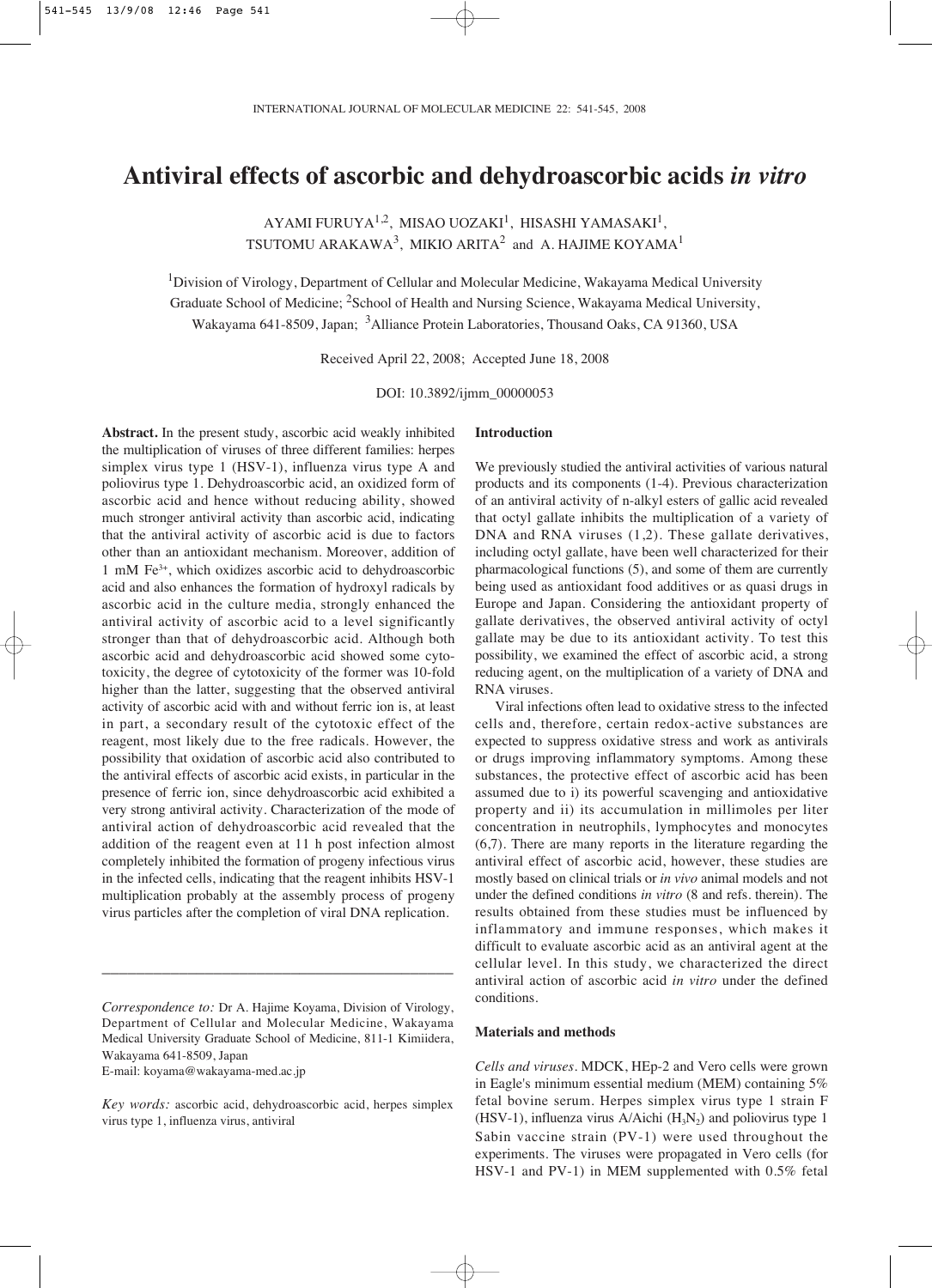

Figure 1. Structure of ascorbic acid (a) and dehydroascorbic acid (b).

bovine serum or in MDCK cells (for influenza virus) in MEM supplemented with 0.1% bovine serum albumin (BSA) and acetylated trypsin (4  $\mu$ g/ml). The viruses were stored at -80˚C until use. The amount of each virus was measured by a plaque assay as described previously (9-11).

*Effect of the reagent on the virus yields*. Both ascorbic acid and dehydroascorbic acid were obtained from Wako Chemicals. The structures of these reagents are shown in Fig. 1. The reagent solutions (1.0 M or 100 mM) were prepared by dissolving the reagents in hot water, followed by filtration through a Millipore Dimex membrane (pore size  $0.22 \mu$ m).

Monolayered cells in 35-mm dishes were infected with the virus at an indicated multiplicity of infection (MOI). The infected cells were further incubated at 37˚C (for HSV-1 and influenza virus) or 35.5˚C (for PV-1) for the indicated period in the serum-free MEM containing 0.1% BSA and the indicated concentrations of the reagents. For the experiments with influenza virus, acetylated trypsin  $(4 \mu g/ml)$  was also added to the medium for the proteolytic activation of virus infectivity. At the indicated time, the culture medium was harvested and the amount of total progeny virus in the culture was determined as described previously (9-11).

*Determination of cytopathic effects and cell death*. Monolayers of HEp-2 cells were incubated at 37˚C for 24 h in the serum-free MEM containing 0.1% BSA and the indicated concentrations of the reagents. The cytopathic effects (CPE) were determined by a microscopic observation of the cells; approximate amounts of rounded cells on monolayers were estimated using a phase contrast microscope.

To determine the extent of cell death, monolayered cells were trypsinized to obtain a single-cell suspension. After the addition of MEM containing 10% calf serum to the suspension to neutralize the trypsin and to stabilize the cells, the number of living or dead cells was determined by a dye-exclusion method with trypan blue.

#### **Results and Discussion**

*Effect of ascorbic acid on the multiplication of DNA and RNA viruses*. It can be expected from its antioxidant property that the antiviral activity of ascorbic acid is not virus-specific. To confirm this, we tested three viruses of completely different types: HSV-1 (*Herpesviridae* family), influenza virus type A (*Orthomyxoviridae* family) and PV-1 (*Picornaviridae* family). Both HSV-1 and influenza virus are large enveloped viruses and need the cell nucleus for virus multiplication, but the former has a double-stranded DNA genome while the latter has a negative-stranded RNA genome (12,13). In



Figure 2. Effect of ascorbic acid on the virus yields. Confluent monolayers of HEp-2 (for HSV-1 and PV-1) or MDCK (for influenza virus) cells were infected with each of these viruses at a MOI of 10 for HSV-1 and 7 for influenza virus or PV-1. The infected cells were incubated for the indicated period in the medium containing varying concentrations of ascorbic acid at 37˚C for HSV-1 and influenza virus or at 35.5˚C for PV-1. At the end of infection, the amounts of infectious progeny viruses were determined and were normalized to the virus yield in the absence of the reagent.  $\circ$ , HSV-1; Δ, influenza virus; ∫, PV-1.

contrast to these two viruses, PV-1 is a small non-enveloped virus carrying a positive-stranded RNA as a genome which replicates in the cytoplasm of the infected cells (14).

Fig. 2 shows the effects of ascorbic acid on the relative virus yields of these three viruses, when the cells infected with either of the viruses were incubated in the medium containing various concentrations of the reagent. The multiplication of all three viruses was similarly sensitive to the reagent. The virus yield decreased as the reagent concentration was increased and, in the presence of 30 mM of the reagent, the yields of these viruses were approximately one tenth of those in the absence of the reagent. These results clearly show that ascorbic acid inhibits the multiplication of viruses of widely different structures, i.e., regardless of enveloped or nonenveloped, double-stranded DNA or single-stranded RNA genome, and regardless whether the replication and transcription of the viral genome occur in the nucleus or in the cytoplasm of the infected cells. It is noteworthy that the antiviral activity of the reagent was apparently independent of the type of cells since the multiplication of influenza virus was examined on MDCK cells (derived from canine kidney cells) while that of HSV-1 and PV-1 was on HEp-2 cells (derived from human cervical carcinoma).

*Reducing activity vs. oxidizing activity of ascorbic acid*. Although ascorbic acid is well-known to be a potent antioxidant and conveys a reducing activity, the reagent stimulates an oxidation reaction in the presence of ferric ion and oxygen; oxidation of ascorbic acid is rapid in the presence of  $Fe<sup>3+</sup>$  forming dehydroascorbic acid and  $Fe<sup>++</sup>$ , which in the presence of oxygen is rapidly oxidized back to Fe3+ and simultaneously generates hydroxyl radicals. Even a trace amount of ferric ion in the medium can allow ascorbic acid to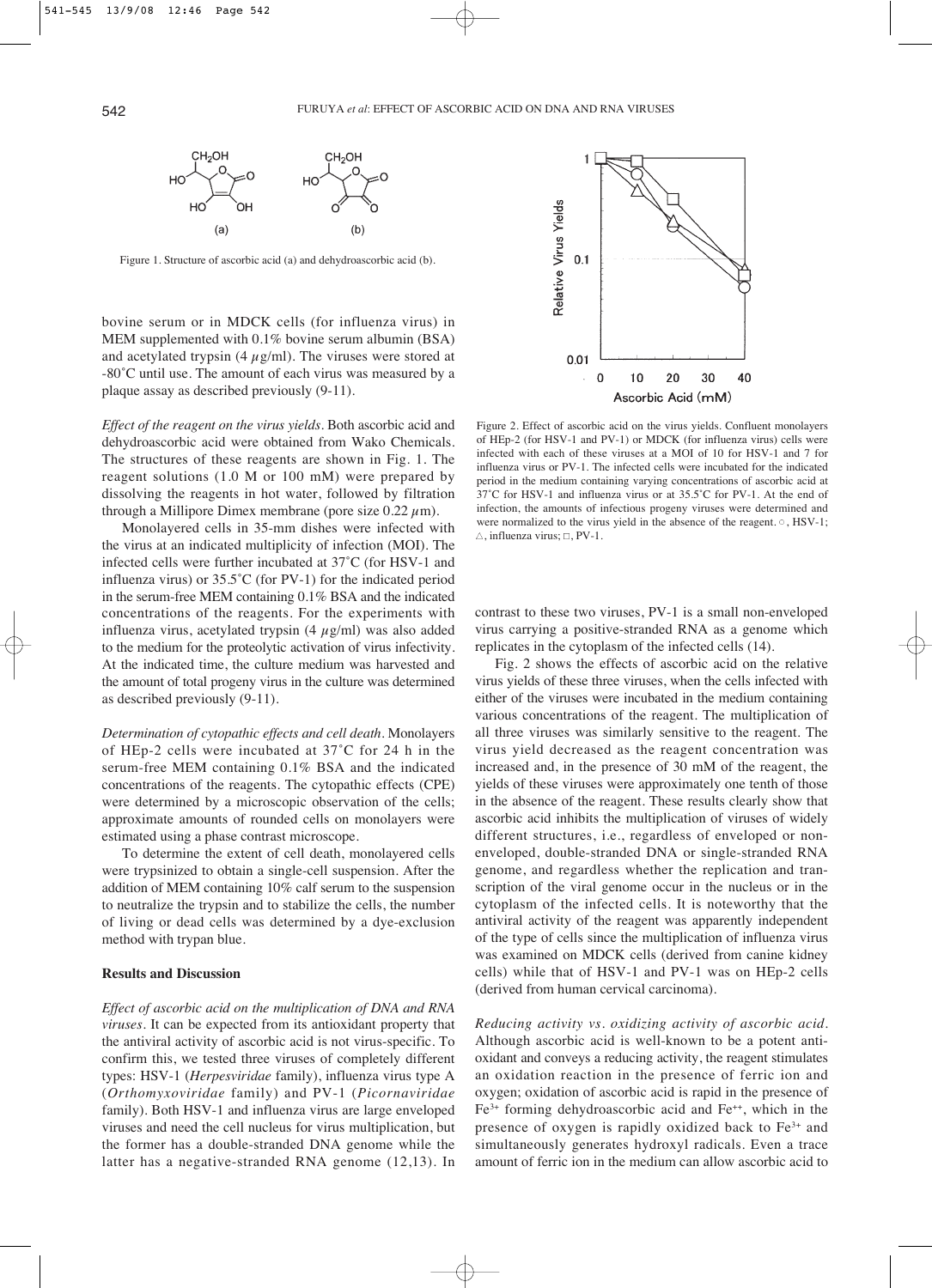

Figure 3. Effect of ascorbic acid or dehydroascorbic acid on HSV-1. Confluent monolayers of HEp-2 cells were infected with HSV-1 at a MOI of 10. The infected cells were incubated for 16 h in MEM containing 0.1% BSA and varying concentrations of each reagent at 37˚C. At the end of infection, the amounts of total infectious progeny viruses were determined and were normalized to the virus yield in the absence of the reagent.  $\circ$ , ascorbic acid; Δ, dehydroascorbic acid; •, ascorbic acid in the presence of 1.0 mM ferric chloride.



Figure 4. Effect of ascorbic acid or dehydroascorbic acid on influenza virus. Confluent monolayers of MDCK cells were infected with influenza virus at a MOI of 7. The infected cells were incubated at 37˚C in MEM containing 0.1% BSA, 4  $\mu$ g/ml of acetylated trypsin and varying concentrations of each reagent at 37˚C. At the end of infection, the amounts of total infectious progeny viruses were determined.  $\circ$ , ascorbic acid;  $\bullet$ , dehydroascorbic acid;  $\triangle$ , ascorbic acid in the presence of 1.0 mM ferric chloride.

generate hydroxyl radicals that catalyze the oxidation reaction. To examine the possible participation of the oxidation reaction by ascorbic acid in the observed antiviral activity, we measured i) the effects of ascorbic acid on the virus multiplication in the presence of ferric ion and ii) the effects of dehydroascorbic acid on the virus multiplication.

When the effect of ascorbic acid on the yield of HSV-1 was examined in the presence of 1 mM ferric chloride, the reagent showed a much stronger antiviral effect on HSV-1 than in the absence of ferric ions. As shown in Fig. 3, even at 10 mM, the reagent in the presence of ferric ion suppressed the virus yield one tenth of that of the control untreated culture while, in the absence of ferric ion, the reagent at 10 mM showed only marginal decrease in the virus yield. There are two possibilities for the augmented antiviral activity of ascorbic acid by ferric ion: i) the enhanced production of free radicals and ii) the formation of dehydroascorbic acid as discussed above. Fig. 3 also shows the effect of dehydroascorbic acid on the yield of HSV-1. Dehydroascorbic acid also markedly decreased the yield with a greater antiviral effect at increasing concentrations, although the degree of the decrease was slightly less than that with ascorbic acid in the presence of ferric ion.

A similar result was obtained for influenza virus using MDCK cells instead of an HSV-1 and HEp-2 cell combination. As shown in Fig. 4, both ascorbic acid in the presence of ferric ion and dehydroascorbic acid showed clearly stronger antiviral activity than ascorbic acid, and the relative degrees of the antiviral effects under these two experimental conditions were similar to those in Fig. 3. The observed antiviral activities of dehydroascorbic acid clearly indicate that its effect is not due to an antioxidant mechanism since this reagent has no reducing potential. It has been shown that dehydroascorbic acid binds to proteins (15,16) and can modify lysine residues to form glycation adducts (17), or more specifically inhibits

certain kinases and enzymes (18-20), although we do not know whether these mechanisms operate in the observed antiviral activity of dehydroascorbic acid at this moment. The observed weak activity of ascorbic acid in the absence of ferric ion and an enhanced effect in the presence of ferric ion may be due to free radicals or dehydroascorbic acid formed, or both. In both cases (HSV-1 and influenza virus), the virus yield was less with ascorbic acid together with ferric ion than with dehydroascorbic acid at identical reagent concentrations. This suggests a contribution of free radicals to the antiviral activity of ascorbic acid since the radicals cannot be generated from dehydroascorbic acid.

*Cytopathic effects of the reagents*. During the characterization of the antiviral action of these reagents, we noted that the reagents induced marked CPE (cell rounding and detachment from the dish surface) of the virus-infected cells. Previously we proposed the potential mechanism of antiviral compounds, which can selectively accelerate the death of the virus-infected cells, as the selective acceleration is usually associated with a significant suppression of the progeny virus production (21,22). However, in the case of ascorbic acid and dehydroascorbic acid, the reagents apparently do not selectively accelerate the CPE in the virus-infected cells (data not shown), although both reagents induced CPE in HEp-2 and MDCK cells after addition to the culture media, independent of the virus infection.

Consistent with these observations of CPE, when the monolayers of HEp-2 cells were incubated in the presence of various concentrations of the reagents for 24 h, cell death was induced in the reagent-treated cells concentrationdependently. As shown in Fig. 5, ascorbic acid induced significant cell death even at 1.6 mM and drastically increased the number of dead cells with increasing concentrations of the reagent. Considering the concentration of ascorbic acid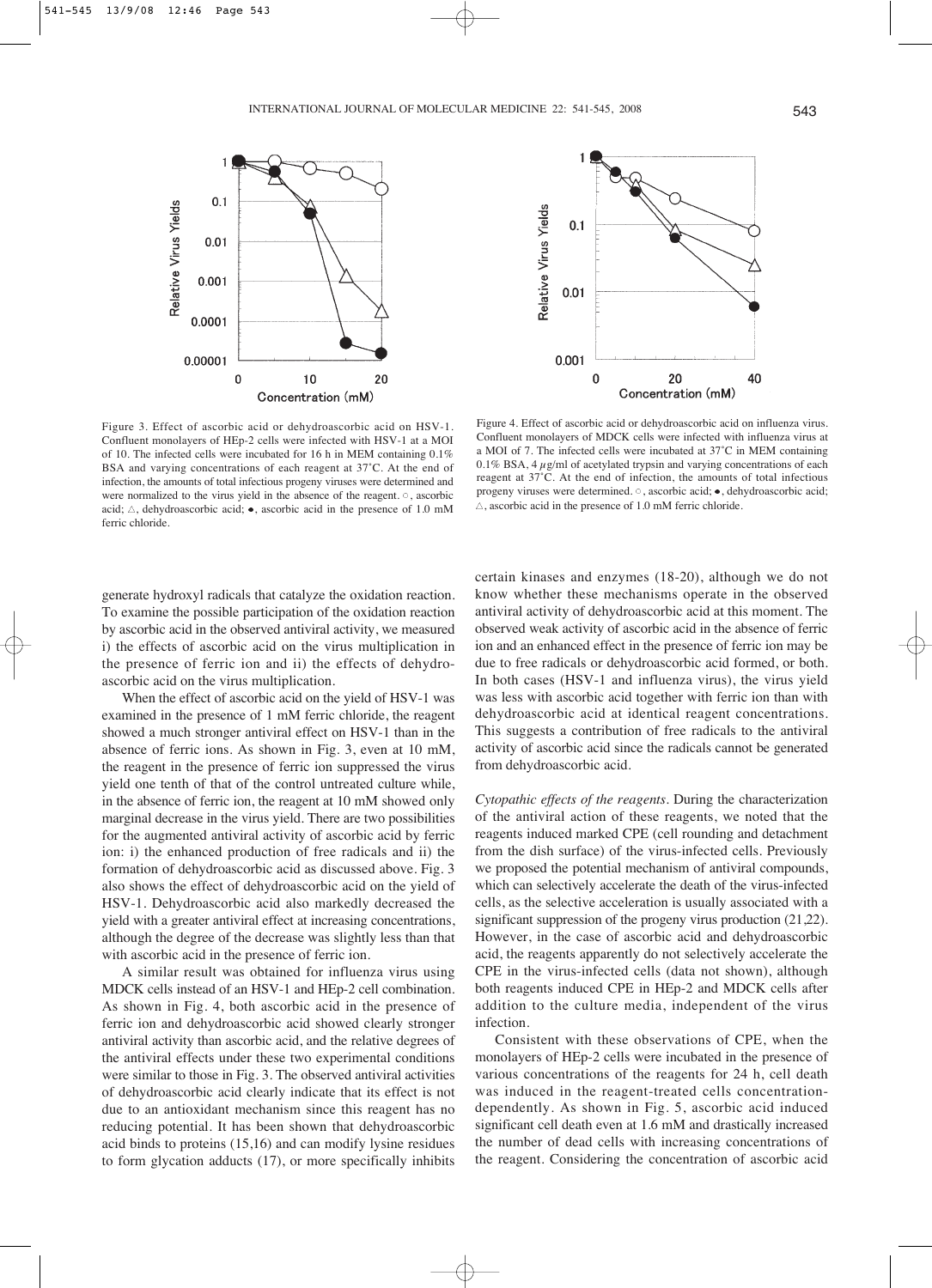

Figure 5. Effect of ascorbic acid or dehydroascorbic acid on cell viability. Confluent monolayers of HEp-2 cells were incubated in MEM containing 0.1% BSA and varying concentrations of each reagent at 37˚C. After incubation for 24 h, the treated cells were trypsinized to obtain a single-cell suspension, and the amounts of live and dead cells in each culture were determined by a dye-exclusion test with trypan blue. o, ascorbic acid; Δ, determined by a dye-exerusion test with trypan blue.  $\vee$ , ascorbic acid,  $\triangle$ , Figure 6. Effect of the time of addition of dehydroascorbic acid on the virus dehydroascorbic acid.

required to observe the antiviral activity, i.e., higher than 10 mM, the observed cytotoxicity of the reagent suggests that the observed reduction in the virus yield is, at least in part, due to the toxic effect of the reagent on the infected cells. This cytotoxicity of the reagent is considered to be the result of hydroxyl radicals generated by the catalytic action of metal ion in the culture medium since, even in the absence of extraneously added ferric ion, a trace amount of this ion exists in the culture media. In contrast to ascorbic acid, the induction of cell death by dehydroascorbic acid occurred at 10-fold higher concentrations, while its antiviral activity on HSV-1 was much stronger than ascorbic acid. These results suggest that the suppression of virus multiplication by dehydroascorbic acid is unlikely to be due to the side effect on the infected cells, since cell death occurred at reagent concentrations much higher than the concentration sufficient to decrease the virus yield. To note, the direct antiviral activity of ascorbic acid is not due to an antioxidant mechanism, at least in the system examined, rather it is due, at least in part, to the toxic effect of the reagent on the cells.

*Dehydroascorbic acid-sensitive step in the HSV-1 multiplication*. Previously, we quantitatively characterized the kinetics of the viral DNA replication, the encapsidation of the viral DNA, the envelopment of the nucleocapsids and the formation of infectious progeny virus in HSV-1-infected cells (23) and revealed that viral DNA replication occurs exclusively between 3 h post infection (p.i.) and 6 h p.i., and a large amount of nucleocapsids is accumulated in the infected cells when the replication of virus DNA is completed. The formation of infectious progeny virus begins at 5 h p.i. and the amount of the progeny virus increases with time until approximately 14 h p.i. To examine the target of the antiviral activity of dehydroascorbic acid in the virus multiplication process, the reagent was added to the infected culture at various times after infection, and the virus yield at the end of virus multiplication was compared to the yield without addition of the reagent. As shown in Fig. 6, the amounts of progeny virus were markedly suppressed even when the infected cells received the reagent at 11 h p.i. These results



yield. A group of confluent monolayers of HEp-2 cells were infected with HSV-1 at a MOI of 10 and were incubated in MEM containing 0.1% BSA. At various times after the infection, dehydroascorbic acid was added to the culture medium at the final concentration of 10 mM, and then the infected cells were further incubated in the presence of the reagent. The total progeny virus in each culture was harvested at 23 h p.i., and the amount of virus was determined.

clearly show that the reagent can interfere with the virus multiplication after the completion of the viral DNA replication; the reagent can inhibit the virus multiplication probably at the step of the formation of progeny infectious virus since similar kinetics were observed when the multiplication of HSV-1 was inhibited by ammonium chloride (9) or Brefeldin A (24) at the step of formation of infectious progeny virus after the viral DNA replication and nucleocapsid formation.

In this study, we showed that ascorbic acid inhibits the multiplication of several viruses of widely different structures and replication strategies. Characterization of the mode of action of ascorbic acid and dehydroascorbic acid suggests that either free radical formation or direct binding, or both, is responsible for the antiviral activity of these two reagents. The effect of these reagents on cell viability suggests that the antiviral effect of ascorbic acid is, at least in part, a secondary result of the cytotoxic effect of the reagent. The antiviral effect of dehydroascorbic acid is possibly due to its binding to the virus or molecules involved in viral replication. Characterization of the mode of antiviral activity of dehydroascorbic acid against HSV-1 revealed that the addition of the reagent at 11 h p.i. can inhibit the formation of progeny virus in the infected cells, suggesting that the reagent affects the HSV-1 multiplication after the completion of viral DNA replication, probably at the stage of maturation, i.e., the assembly of progeny virus particles, although involvement of other step(s) in the multiplication process cannot be excluded.

### **Acknowledgements**

The authors thank Ms. Kazuko Tsujimoto and Yukiko Katsuyama for their excellent technical assistance and Drs Hideo Iwahashi and Kazuaki Fukushima (Wakayama Medical University) for their helpful discussions.